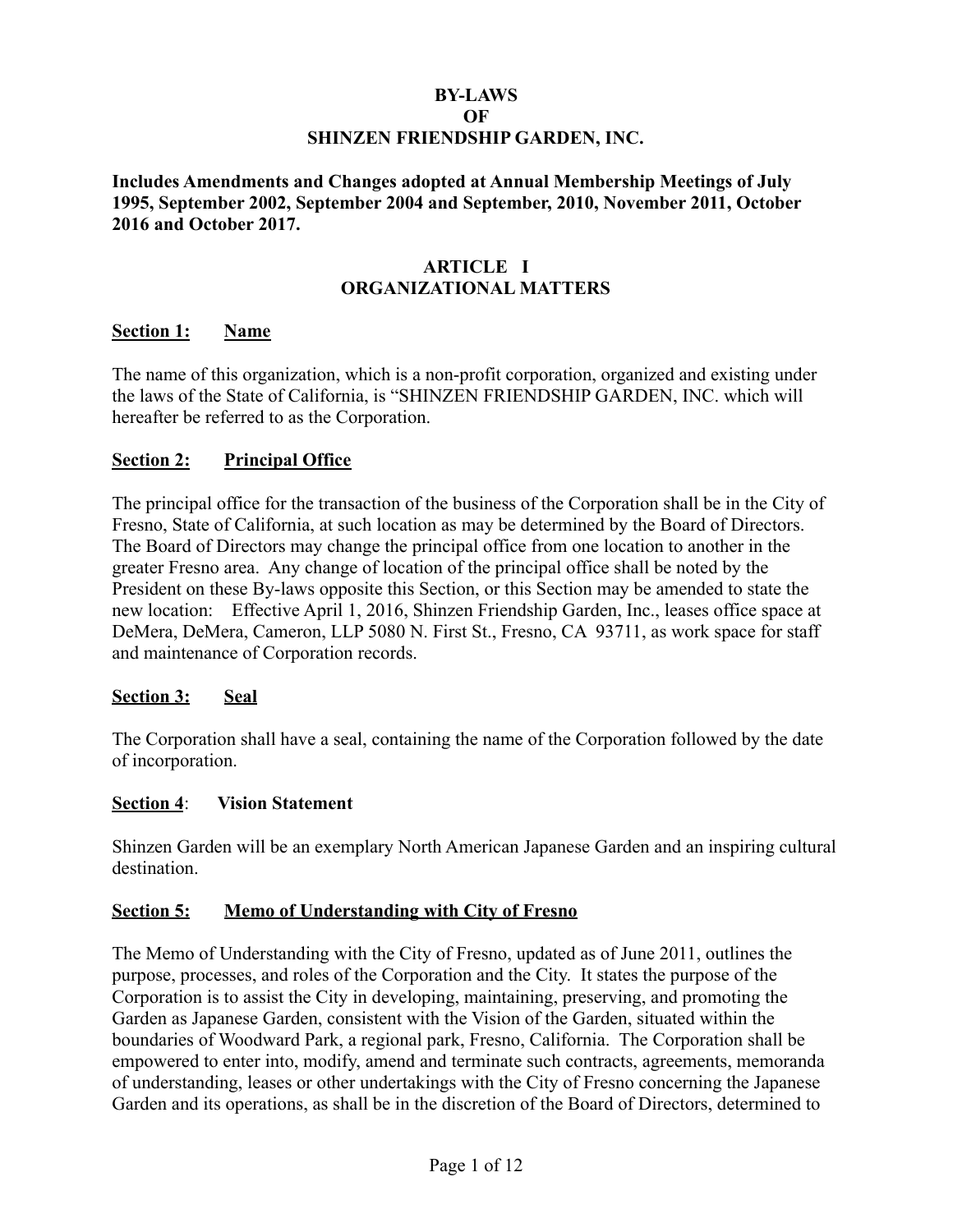be in the best interest of the Corporation and in furtherance of this purpose. **See MOU for Shinzen Friendship Garden and City of Fresno, PARCS Department**, *Appendix I.*

### **Section 6: Memo of Understanding Golden State Bonsai Federation for the Clark Bonsai Collection at Shinzen**

The Shinzen Friendship Garden, Inc., as the Corporation, and the Golden State Bonsai Federation entered in to a Memo of Agreement on August 1, 2014 for the placement of the Golden State Bonsai Federation Clark Bonsai Collection at Shinzen Friendship Garden. **See GSBF & Shinzen Friendship Garden, Inc., MOU,** *Appendix II.*

### **ARTICLE II MEMEBERS**

# **Section 1: Membership**

The membership of this Corporation shall consist of such persons and organizations as shall have paid the dues for the particular class of membership as shall from time to time be established by the Board of Directors**. See Membership Policies & Processes.** *Appendix III***.**

### **Section 2: Responsibilities of Membership**

The members of the Corporation, as defined in Membership Policies & Processes, shall have voting rights and responsibilities for the Corporation regarding the Corporation by-laws.

Memberships may not be transferred and members shall have no property rights in the property of the Corporation.

#### **Section 3: Responsibilities of Corporation**

- a.) The Corporation shall keep membership records. These records will indicate the amount of paid membership dues per member.
- b.) Membership Cards: The Corporation will issue membership cards to members and maintain updated membership records.

# **Section 4: Rights of Members**

- a.) Members of the Corporation have the privilege of holding office as a member of the Board of Directors of Shinzen Friendship Garden, Inc.,
- b.) Members have the right to vote on the election of new Board members and by-laws of the Corporation. No member may cast more than one vote on any matter submitted to the membership. Voting may be in person, by proxy, or by written ballot.
- c.) Membership Rights Limitation:

Subject to the rights of members under Article III, Sections 1 through 5, inclusive, of these By-laws, the Board may adopt, amend, or repeal By-laws unless the action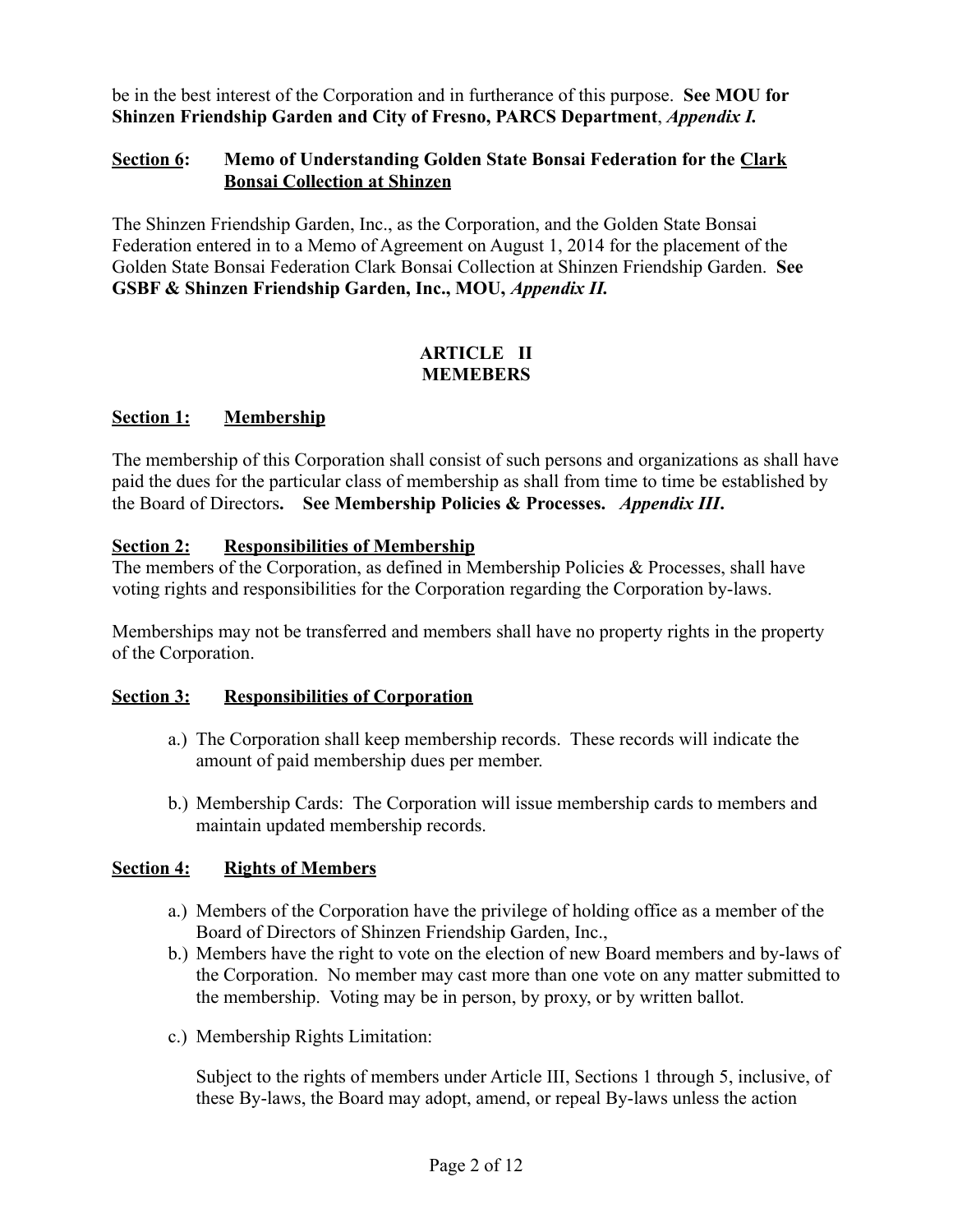would materially and adversely affect the members' rights as to voting or transfer. When these by-laws or California law requires amendment by vote of the membership such vote may be taken electronically, by mail or at any duly called meeting of the members at which a quorum exists by a majority of the members present and voting.

# **ARTICLE III GENERAL MEMBERSHIP**

# **Section 1: Required Actions of the General Membership**

The General Membership of Shinzen Friendship Garden, Inc. shall approve changes to the Corporation By-Laws through electronic and mail ballots. Notice of any vote for approval shall be in writing and shall be given at least twenty days (20) in advance in the case of notice by personal delivery, electronic mail, or first-class mail prior to required voting timeline. Documents pertaining to the Board approved changes and recommend for Member voting shall be included in all electronic and first-class mail notices. Results of the vote for changes to the By Laws shall be reported to the membership electronically or by personal delivery or first-class mail.

# **Section 2: Special Meetings**

Special meetings of members may be called at any time by the President, the Board of Directors, or five percent (5%) of the voting members of the Corporation. The purpose of any actions required, location, and time of the call Special Meeting shall be identified in the notice of call to the membership.

The presence in person or by proxy of twenty-five (25) members, or twenty-five per cent (25%) of the voting membership, whichever is less, shall constitute a quorum for the transaction of business. The members present at a duly called or held meeting, at which a quorum is present, may continue to do business until adjournment, even if enough members have withdrawn to leave less than a quorum; if any action taken (other than adjournment) is approved by at least a majority of the members required to constitute a quorum.

# **Section 4: Annual Reports:**

The Board of Directors will annually report to the Membership of the Corporation the names of new members of the Board of Directors and their terms, officers of the Corporation and Staff, information regarding the financial status of the Garden, current accomplishments, activities and any changes, and future financial, maintenance, development, and management goals. This report will be sent electronically or by first or third-class mail to the Members of the Corporation.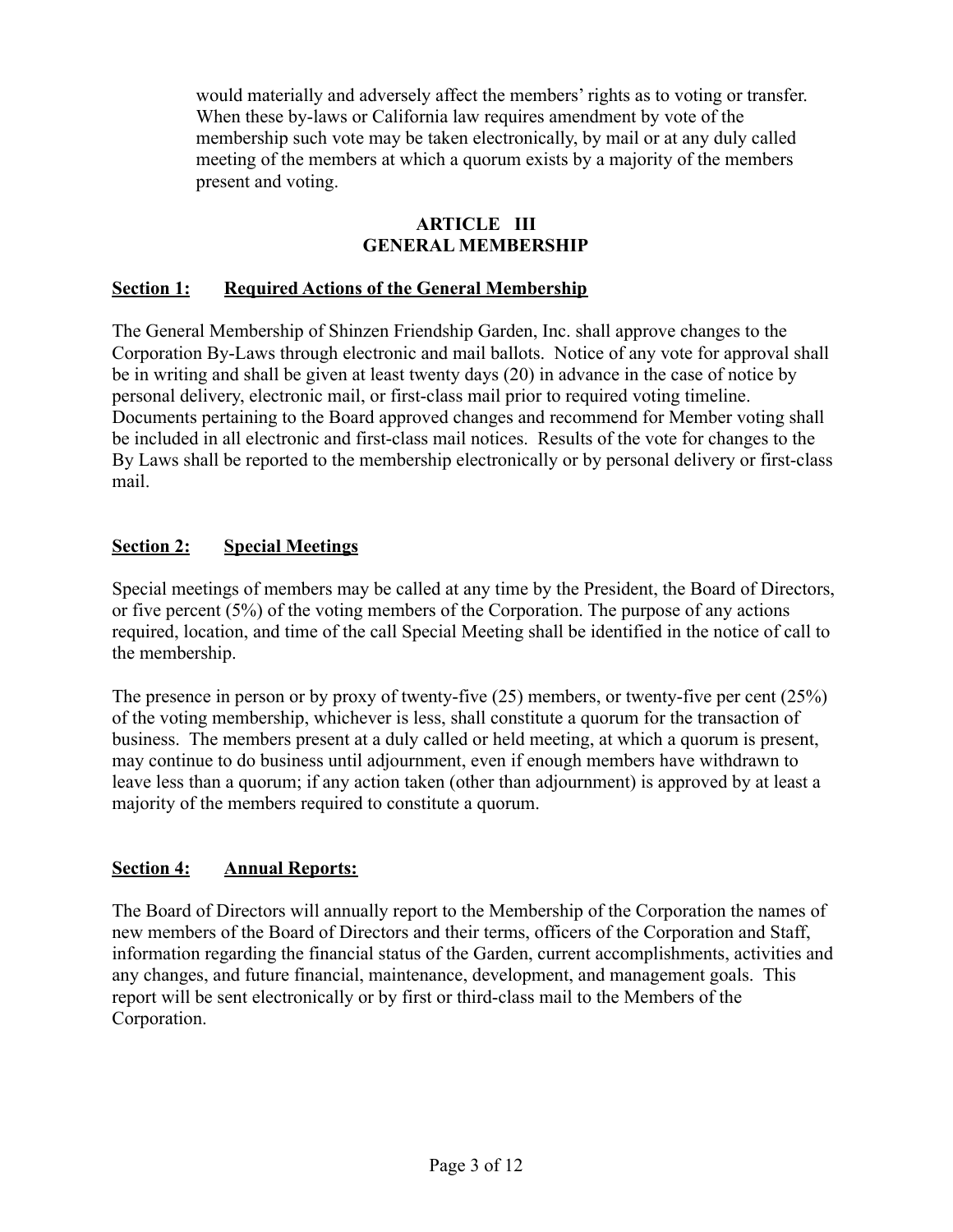# **ARTICLE IV DIRECTORS**

# **Section 1: Powers**

Except as otherwise provided by the Articles of Incorporation or by the By-laws of the Corporation and the Laws of the State of California, corporate powers of the Corporation shall be exercised, its property managed, and its affairs conducted by the Board of Directors.

#### **Section 2: Number and Qualifications of Directors**

The authorized number of Directors of this Corporation shall 15**.**

#### **Section 3: Election and Term of Office - Qualifications of Directors**

- a.) Each Director is elected for a 3-year term of office.
- b.) No Director may serve more than two consecutive terms, unless elected as an officer of the Board and then such Director may complete the term of service as an officer.
- c.) Directors who have "termed out" may be nominated to serve a one year term in order to complete a project, finish a term of office, or fulfill a vacant Director position.
- d.) "Termed out" Directors may be nominated to return to serve another term after a retirement of 1 year.
- e.) A student who is an active volunteer or seeks experience in understanding the workings of a non-profit Board may request the opportunity to serve as an "Associate Board Member" for a one year term with approval of the Board.

A Director who has been elected to fill an unexpired term of someone who has resigned or been removed from the Board shall be allowed to finish the unexpired term. That Director may then be nominated to fill a 3-year term and may serve two consecutive 3-year terms.

Directors who have completed their terms of service and are in good standing may be designated with Emeriti status, an honorary title recognizing their contributions. **See Emeriti Policy,** *Appendix IV***.**

#### **Section 4: Vacancies**

Vacancies in the Board of Directors may be filled by a majority vote of the remaining Directors, and each Director so elected shall hold office for the unexpired term of his predecessor; and until his successor is elected at an annual or special meeting of members.

A vacancy or vacancies in the Board of Directors shall be deemed to exist in case of the death, retirement, resignation, or removal of any Director, or if the authorized number of Directors be increased, or if the members fail in any electronic or first-class mail vote, or any annual or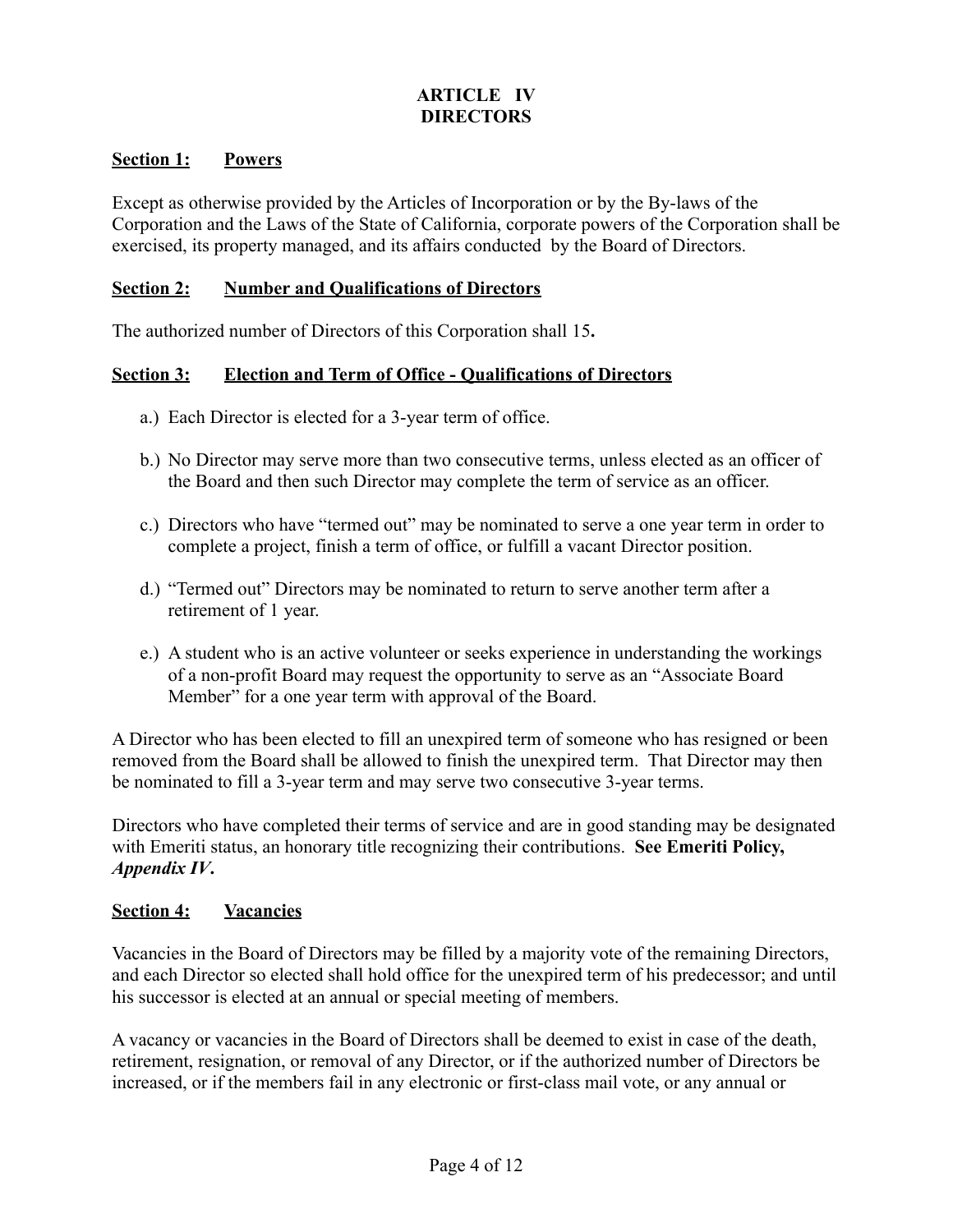special meeting of members at which any Director or Directors are elected, to elect the full authorized number of Directors to be voted for at such meeting.

# **Section 5: Meetings**

At the next scheduled meeting following each election of new members by electronic mail, first class mail, or annual meeting of members, the Board of Directors shall hold a regular meeting for the purpose of organization, election of Officers, implementation of effective date of any by-law changes, and the transaction of other Corporation business.

Other regular meetings of the Board of Directors shall be held monthly unless otherwise determined by the Board.

# **Section 6: Special Meetings**

Special meetings of the Board of Directors for any purpose or purposes shall be held whenever called by the President, or any three members of the Board. Written notice of the time and place of special meetings shall be sent to each Director by mail addressed to him at his/her postal address, or by his/her email as shown upon the records of the Corporation. Such notice shall be sent four (4) days prior to the time of the meeting.

# **Section 7: Waiver of Notice**

The transaction of any meeting of the Board of Directors, however called and noticed, or whenever held, shall be as valid as though had at a meeting duly held after regular call and notice, if a quorum be present, and if either before or after the meeting each of the Directors not present sign a written waiver of notice or a consent to holding such meeting or an approval of the minutes thereof. All such waivers, consents or approvals, shall be filed with the corporate records, or made a part of the minutes of the meeting.

# **Section 8: Quorum**

A majority of the authorized number of Directors shall constitute a quorum for the transaction of business, except to adjourn, as hereinafter provided. Every decision or act made or done by a majority of the Directors present at a meeting duly held, at which a quorum is present, shall be regarded as the decision and act of the Board of Directors unless a greater number is elsewhere required by these By-laws or by the laws of the State of California.

# **Section 9: Adjournment**

A majority of the Directors present, whether or not a quorum is present, may adjourn any meeting to another time and place.

# **Section 10: Action Without a Meeting**

Any action that the Board is required or permitted to take may be taken without a meeting if a majority of members of the Board consent in writing or by email to the action; provided however, that the consent of any Director who has a material financial interest in a transaction to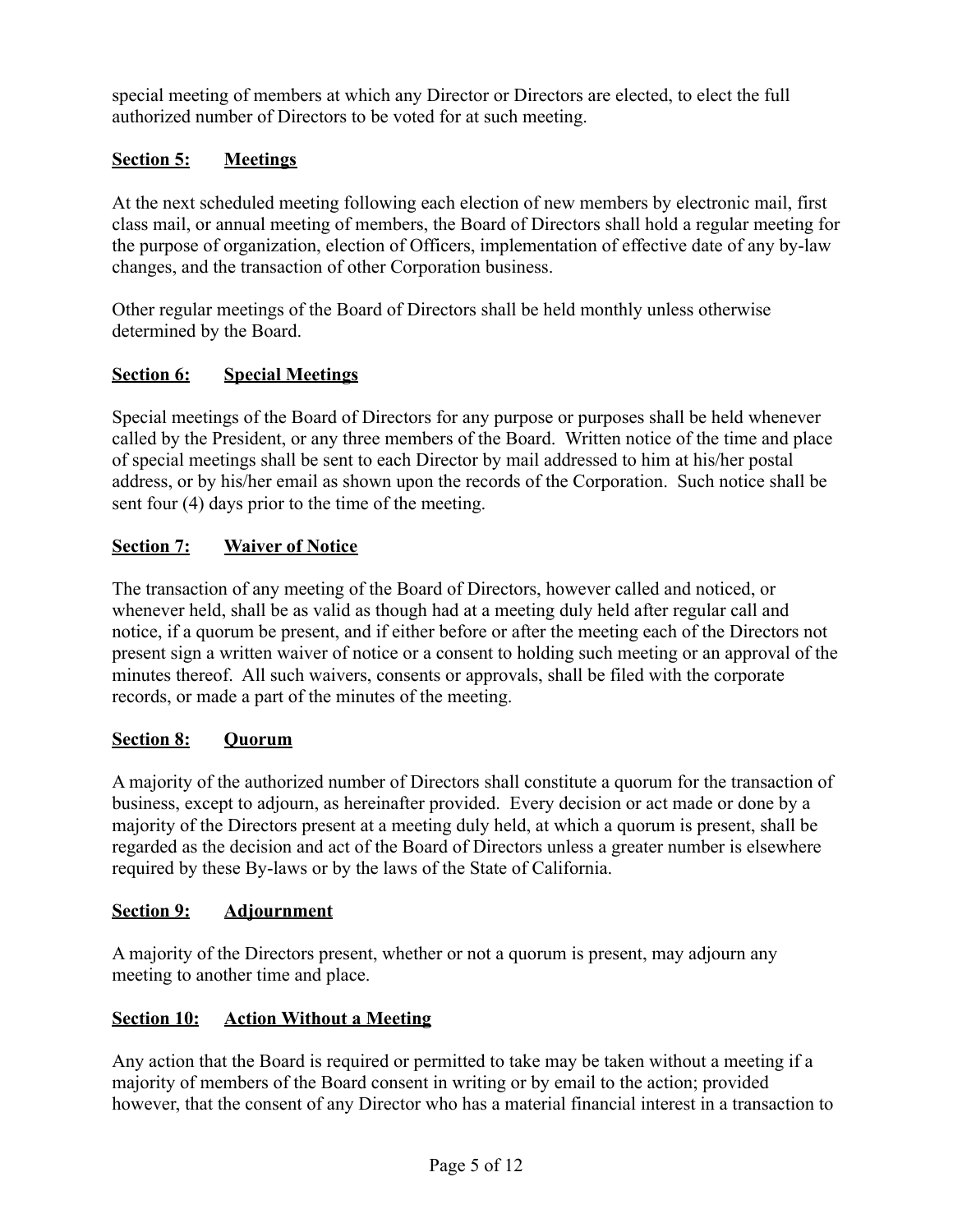which the Corporation is a party and who is an "interested Director" as defined in Section 5233 of the California Corporation Code shall not be required for approval of that transaction. Such action by written consent shall have the same force and effect as any other validly approved action of the Board. All such consents shall be filed with the minutes of the proceedings of the Board.

# **Section 11: Notice of Adjournment**

Notice of the time and place of holding an adjourned meeting need not be given to absent Directors if the time and place be fixed at the meeting so adjourned.

# **Section 12: Responsibilities of Members of the Board of Directors;**

# A. **Attendance**

- 1) Directors must serve as leaders of the Corporation as Officers, Committee Chairs, and/or Committee members during their term of service.
- 2) Directors are expected to attend all Board of Directors meetings, scheduled and called special meetings. If absence is necessitated, the Director shall notify the President in advance if possible.
- 3) Records of Directors meeting attendance will be maintained. Failure to attend 3 consecutive regular meetings of the Board may be cause for dismissal from the Board of Directors pending a majority vote favoring removal from the Board of Directors. Written notice shall be provided to said Director. In the instance of a needed prolonged absence from the Board due to health or other issues, the Board Member is to submit a request for Administrative Leave from the Board for an identified period of time. Such request will be considered and approved by the Board.
- 4) Whenever any Director has been absent from any special meeting of the Board of Directors, an entry in the minutes to the effect that notice has been duly given to him/her shall be conclusive evidence that due notice of such special meeting was given to such Director as required by law and the By-laws of the Corporation.
- 5) It is the responsibility of the Director if absent from a meeting to familiarize themselves with the discussions and actions of the missed meeting and by obtaining documents distributed at the meeting.

# B. **Duties and Role:**

- 1) Directors must be members of the Garden, having paid dues during their terms of service.
- 2) Each Director must serve on Standing Committees of the Board. The Director may choose the committees that interest him/her. If no choice is made, following consultation, the President of the Board will appoint the Director to the committees.
- 3) New Directors must participate in a Board Orientation review and educational session.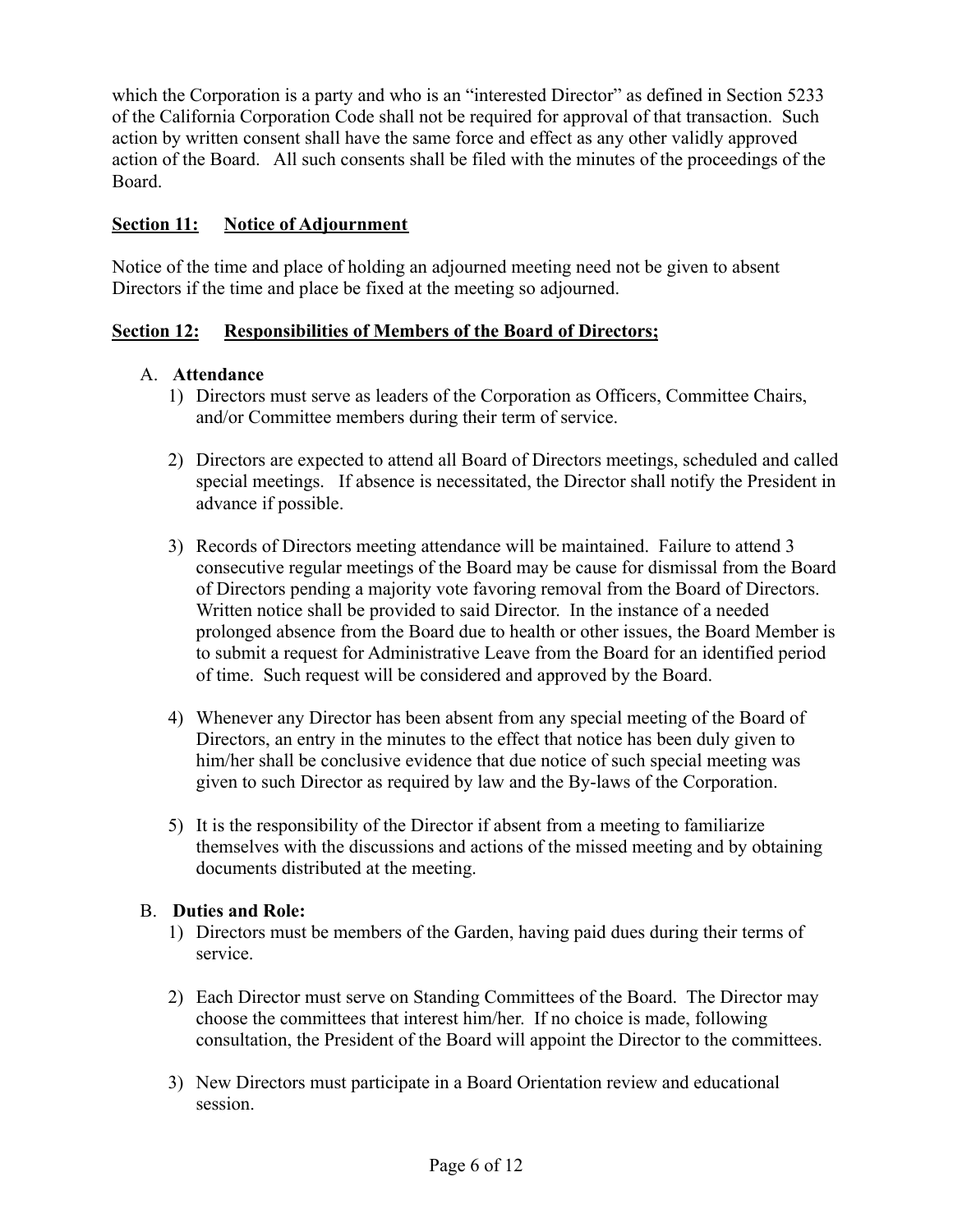- 4) Directors will support Garden Events by volunteering and attending said events.
- 5) Directors are to serve as advocates for the Garden, to support and promote the Garden and recruit for new Garden members. Directors will adhere to all Operating Policies of the Corporation.
- 6) Directors must donate or raise funds to meet an annual minimal donation amount determined by the Board.

# **Section 13: Compensation**

The Directors shall receive no compensation for their services as Directors, except as reimbursement for expenditures incurred on behalf of the Corporation. **See Financial Policies for Board of Directors.** *Appendix V*

### **Section 14: Contracts with the Corporation, Directors and Officers:**

No Director or Officer of this Corporation, nor any other corporation, firm, association, or other entity in which one or more of this corporation's Directors or Officers are directors or have a material financial interest, shall be interested, directly or indirectly, in any contract or other transactions with this Corporation, unless (i) the material facts regarding such Director's or Officer's financial interest in such contract or transaction and/or regarding such common directorship, officership, or financial interest are fully disclosed in good faith and are noted in the minutes, or are known to all members of the Board prior to consideration by the Board of such contract or transaction; (ii) such contract or transaction is authorized in good faith by a majority of the Board by a vote sufficient for that purpose without counting the vote or votes of such interested Director(s); (iii) prior to authorizing or approving the transaction, the Board considers and in good faith determines after reasonable investigation under the circumstances that the Corporation could not obtain a more advantageous arrangement with reasonable effort under the circumstances; and (iv) this Corporation enters into the transaction for its own benefit, and the transaction is fair and reasonable to this Corporation at the time the transaction is entered into.

The provisions of this Section do not apply to a transaction which is part of an educational or charitable program of the Corporation if it: (i) is approved or authorized by the Corporation in good faith and without unjustified favoritism; and (ii) results in a benefit to one or more Directors or Officers or their families because they are in the class of persons intended to be benefited by the educational or charitable program of this Corporation.

# **Section 15: Loans with the Corporation, Directors and Officers:**

The Corporation shall not make any loans of money or property to or guarantee the obligation of any Director or Officer, unless approved by the Attorney General of the State of California; provided however, that the Corporation may advance money to a Director or Officer of the Corporation for expenses reasonably anticipated to be incurred in the performance of the duties of such Director or Officer, provided that in the absence of such advance, such Director or Officer would be entitled to be reimbursed for such expenses by the Corporation.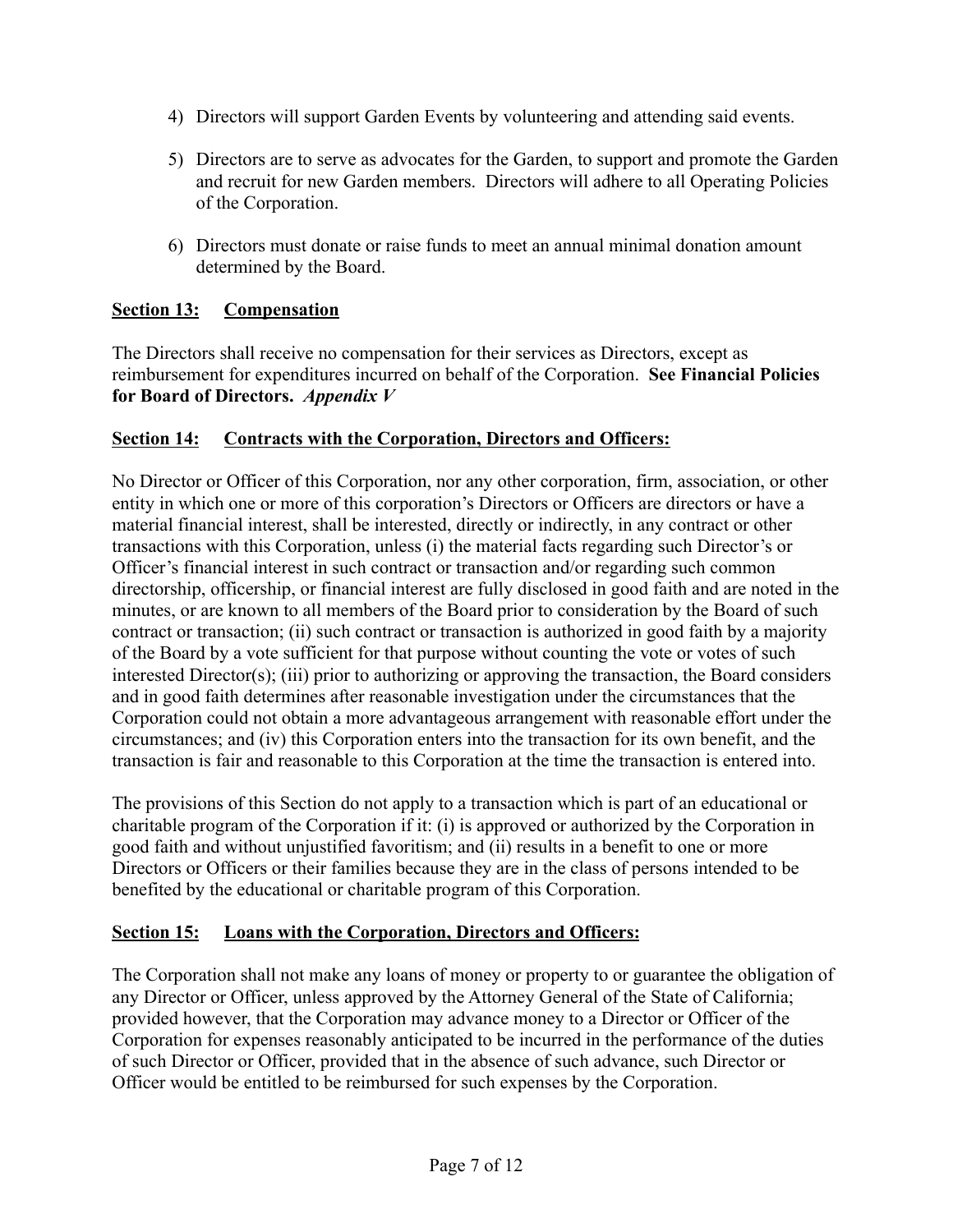# **ARTICLE V COMMITTEES**

### **Section 1: Committees of the Board**

The Board of Directors' business and activities are assigned to Standing Committees of the Board. Each Director will serve on Standing Committees of the Board, unless they are serving as an officer of the Corporation. Committee membership is open to all members of the Corporation.

Any committee, to the extent provided in the resolution of the Board, shall have all the authority of the Board, except that no committee, regardless of Board resolution, may:

- a) Fill vacancies on the Board of Directors or in any committee;
- b) Amend or repeal by-laws or adopt new by-laws;
- c) Amend or repeal any resolution of the Board of Director which by its express terms is not so amendable or repealable;
- d) Appoint any other committees of the Board of Directors or the members of these committees;
- e) Approve any transaction (1) To which the Corporation is a party and one or more Directors have a material financial interest (*see Financial Policies, Appendix V*); or (2) Between the Corporation and one or more of its Directors, or between the Corporation or any person in which one or more of its Directors have a material financial interest.

# **Section 2: Standing Committees: See Standing Committee Policies and Process,** *Appendix VI*

The Board of Directors may establish additional **Standing Committees** for the purpose of fulfilling the Vision, Mission and Goals of the Board. Such Standing Committees will be filled by Board of Director Members, Staff, Corporation Members and interested members of the Community.

# **ARTICLE VI OFFICERS AND AGENTS**

# **Section 1: Officers**

The Officers of the Corporation shall be a President, a Vice President-President-Elect, a Treasurer, a Secretary, and a Liaison to the GSBF Clark Bonsai Collection. The immediate Past President serves on the Executive Committee for one year at the request of the President.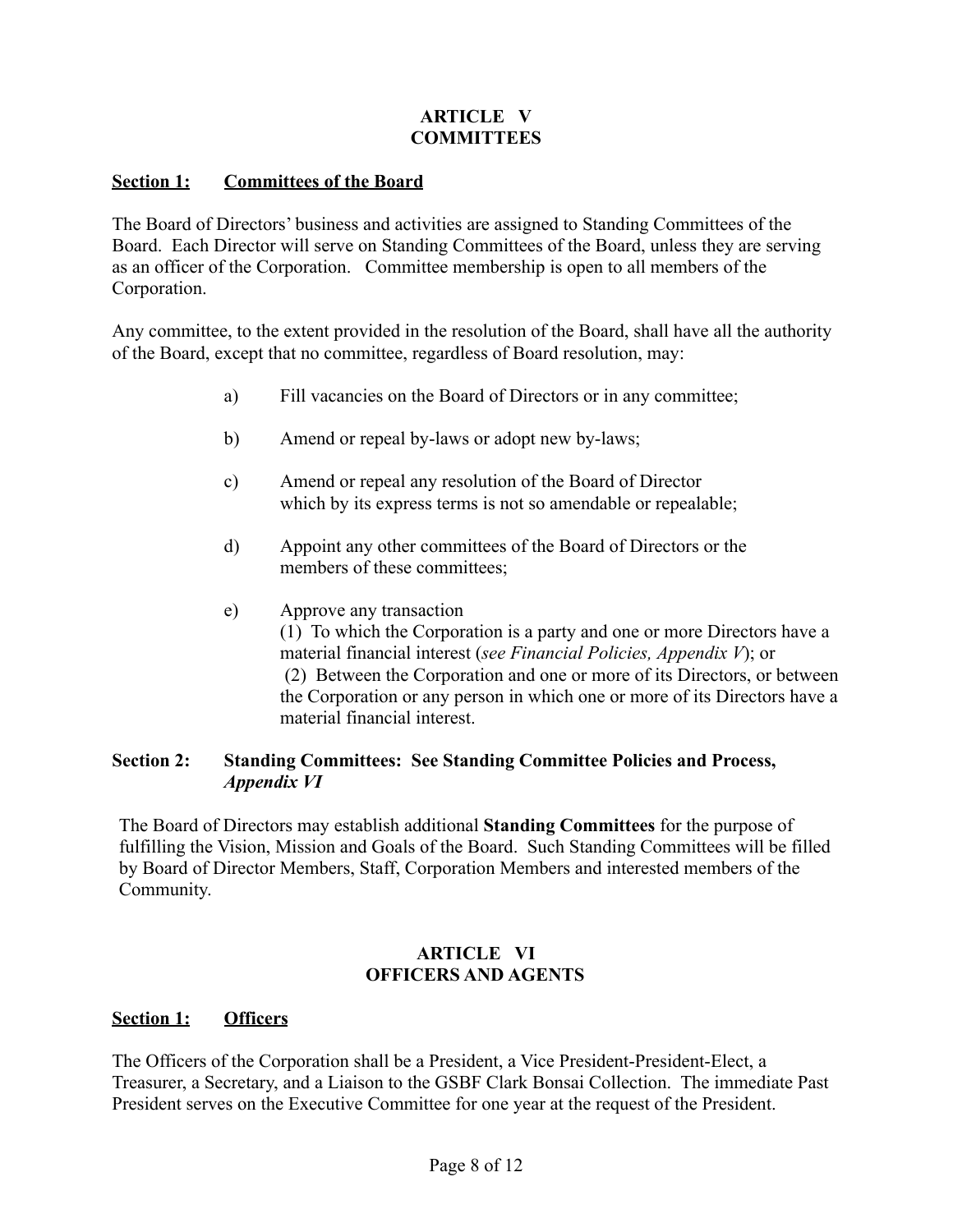# **Section 2: Election**

The Officers of the Corporation, except such officers as may be appointed in accordance with the provisions of Section 3 or Section 5 of this Article, shall be elected annually by the Board of Directors and each shall hold office until a successor shall be elected, unless prior thereto the term of such Officer shall have been ended by death, resignation, removal or other disqualification.

### **Section 3: Subordinate Officers**

The Board of Directors may appoint from time to time such other officers as the business of the Corporation may require, each of whom shall hold office for such period, have such authority and perform such duties as are provided in the By-laws of the Corporation or as the Board of Directors may from time to time determine.

### **Section 4: Removal and Resignation**

Any officer, including any subordinate officer, may be removed, either with or without cause, by a majority of the Directors at the time in office, at any regular meeting of the Board, or at a special meeting thereof called for that purpose, provided, however, that when the Board of Directors has conferred upon an officer of the corporation the power to remove a subordinate officer or officers, such subordinate officer or officers may be removed by the officer of the Corporation upon whom such power has been conferred, without any further action by the Board of Directors.

Any officer or subordinate officer may resign at any time, upon giving such written notice to the Board of Directors or President of the Corporation as the Board of Directors may determine.

# **Section 5: Vacancies**

A vacancy in any office because of death, resignation, removal, disqualification, or other cause shall be filled in the manner prescribed in the By-laws for regular appointment to such office.

# **Section 6:** The Officers of the Shinzen Board of Directors, elected annually by the Board of Directors are: **See Officers of the Board of Directors,** *Appendix VII*

- a. President
- b. Vice President & President-Elect
- c. Treasurer
- d. Secretary:
- e. Liaison of the Bonsai Collection
- f. Past President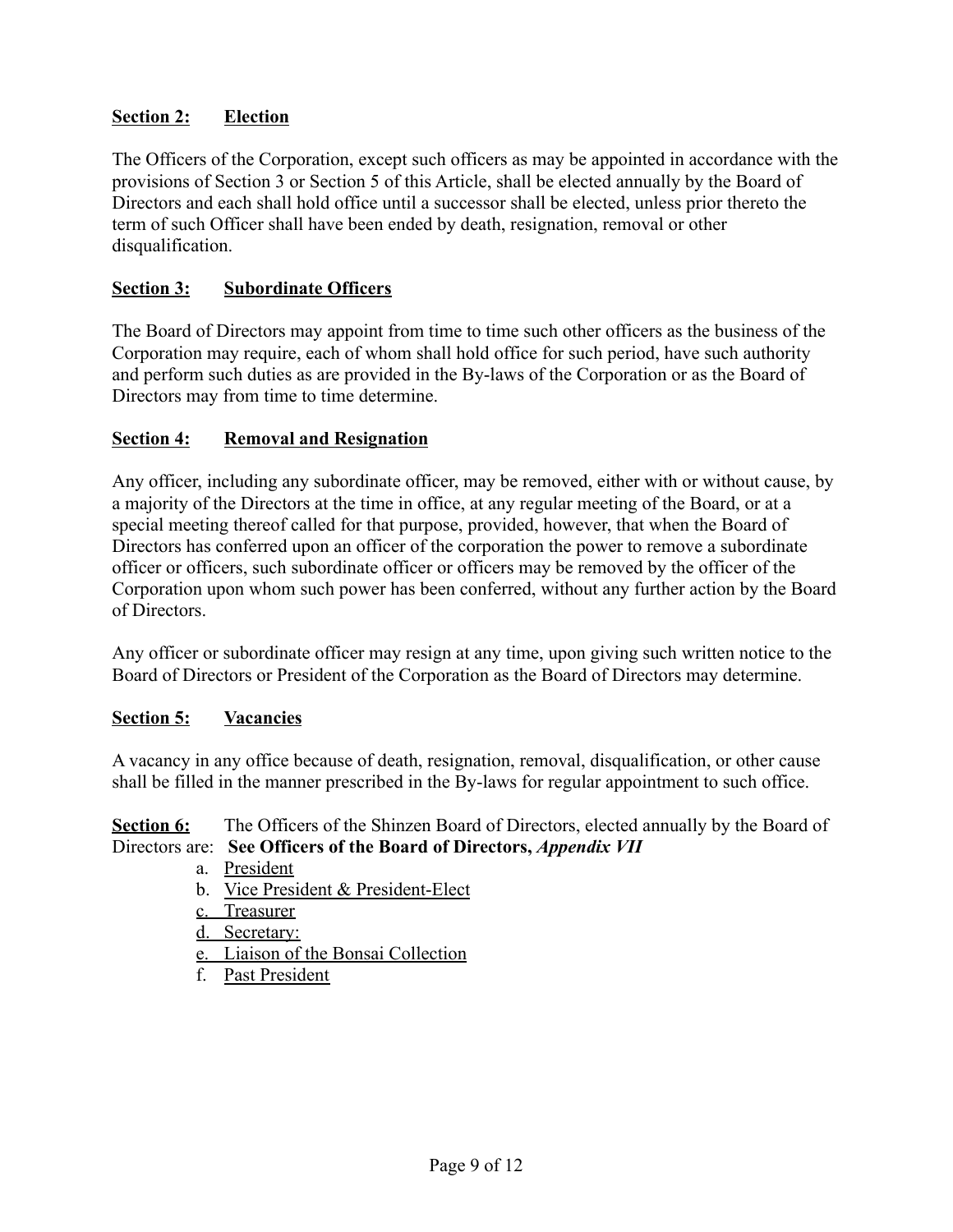# **ARTICLE V11 MISCELLANEOUS**

#### **Section 1: Shinzen Endowment Fund**

The Board of Directors approved the establishment of the Shinzen Endowment Fund, September 13, 2007 to maintain, manage and promote a perpetual Fund for the long-term support, preservation, awareness and development of the Garden.

The Board shall establish a Fundraising and Development Committee to work with the Endowment Fund. **See Shinzen Friendship Garden Endowment Fund.** *Appendix VIII*

# **Section 2: Contracts**

The Board of Directors, except as in the By-laws otherwise provided, may authorize any officer or officers, agent or agents, to enter into any contract or execute any instrument in the name of and on behalf of the Corporation, and such authority may be general or confined to specific instances; and unless so authorized by the Board of Directors, no officer, agent or employee shall have any power or authority to bind the Corporation by any contract or engagement or to pledge its credit to render it liable for any purpose or to any amount.

# **Section 3: Rules and Regulations**

The Board of Directors may from time to time adopt such rules and regulations as it may deem advisable, not inconsistent with these By-laws or the Articles of Incorporation.

# **Section 4: Distribution or Net Earnings**

No part of the net earnings of the Corporation shall inure to the benefit of, or be distributable to its members, officers or other persons, except that the Corporation shall be authorized and empowered to pay reasonable compensation for services rendered and to make payments distributions in furtherance of the purposes for which the Corporation was formed.

# **Section 5: Political Activities**

No substantial part of the activities of the Corporation shall be the carrying on of propaganda, or otherwise attempting to influence legislation, and the Corporation shall not participate in, or intervene in (including the publishing or distribution of statements) any political campaign on behalf of any candidate for public office. Notwithstanding any other provision of these By-laws or of the Articles of the Corporation, the Corporation shall not carry on any other activities not permitted to be carried on (a) by a corporation exempt from Federal Income Tax under Section 501 (c) (3) of the Internal Revenue Code of 1954 (or the corresponding provision of any future United States Internal Revenue Law) or (b) by a corporation, contributions to which are deductible under Section 170(c)(2) of the Internal Revenue Code of 1954, (or the corresponding provision of any future United States Internal Revenue Law).

# **Section 6: Distribution of Assets Upon Dissolution**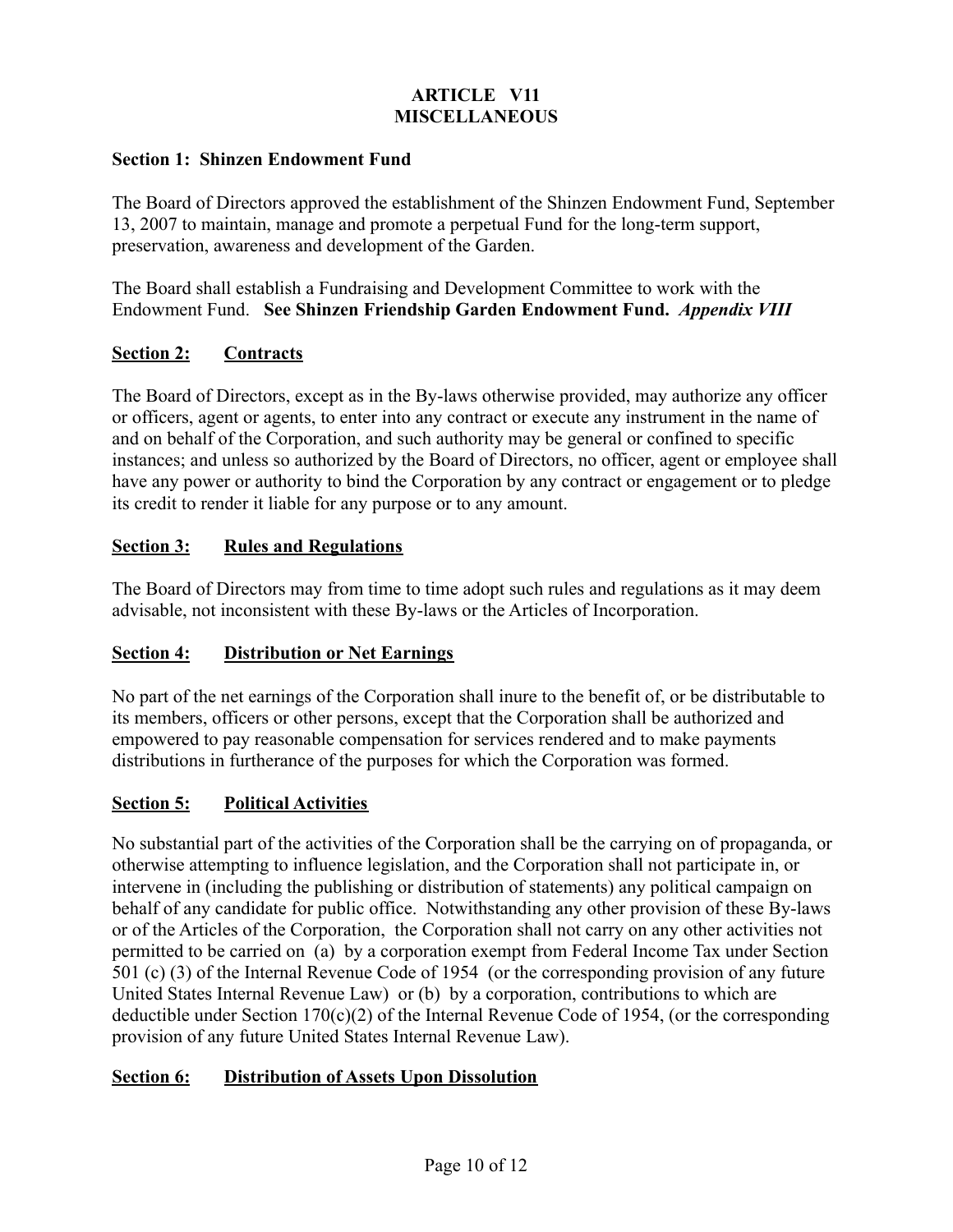Upon the dissolution of the Corporation, the Board of Directors shall, after paying or making provision for the payment of all the liabilities of the Corporation, dispose of all of the assets of the Corporation, exclusively for the purpose of the Corporation in such manner, or to such organization or organizations organized and operated exclusively for charitable, educational or scientific purposes as shall at the time qualify as an exempt organization or organizations under Section 501 (c)(3) of the Internal Revenue Code of 1954 or (the corresponding provision of any future United States Internal Revenue Law) as the Board of Directors shall determine. Any such assets not so disposed of shall be paid over to the City of Fresno, a Municipal Corporation.

# **Section 7: Indemnification**

# (A) **Right of Indemnification**

To the fullest extent permitted by law, this Corporation shall indemnify its Directors, officers, employees, and other persons described in Section 5238(a) of the California Corporation Code, including persons formerly occupying any such position, against all expenses, judgments, fines, settlements and other amounts actually and reasonably **incurred by them in** connection with a "proceeding," as that term is used in that Section, and including an action by or in the right of the Corporation, by reason of the fact that the person is or was a person described in that section. "Expenses," as used in this By-law, shall have the same meaning as in Section 5238(a) of the California Corporations Code.

# **(B) Approval of Indemnity**

On written request to the Board by any person seeking indemnification under Section 5238(b) or Section 5238(c) of the California Corporation Code, the Board shall promptly determine under Section 5238(e) of the California Corporation Code whether the applicable standard of conduct set forth in Section 5238(c) has been met and, if so, the Board shall authorize indemnification. If the Board can not authorize indemnification because the number of Directors who are parties to the proceeding with respect to which indemnification is sought prevents the formation of a quorum of Directors who are not parties to that proceeding, the Board shall promptly call a meeting of members. At that meeting, the members shall determine under Section 5238(e) of the California Corporation Code whether the applicable standard of conduct set forth in Section 5238(b) or Section 5238(c) has been met and, if so, the members present at the meeting in person or by proxy shall authorize indemnification.

# **APPENDICES: Board of Directors**

**Appendix 1: Memo of Understanding with the City of Fresno – approved: 2017Addendum – in process**

**Appendix II: Memo of Understanding with Golden State Bonsai Federation – in process**

**Appendix III: Membership Policies and Processes: approved**

**Appendix IV: Emeriti Policy: approved**